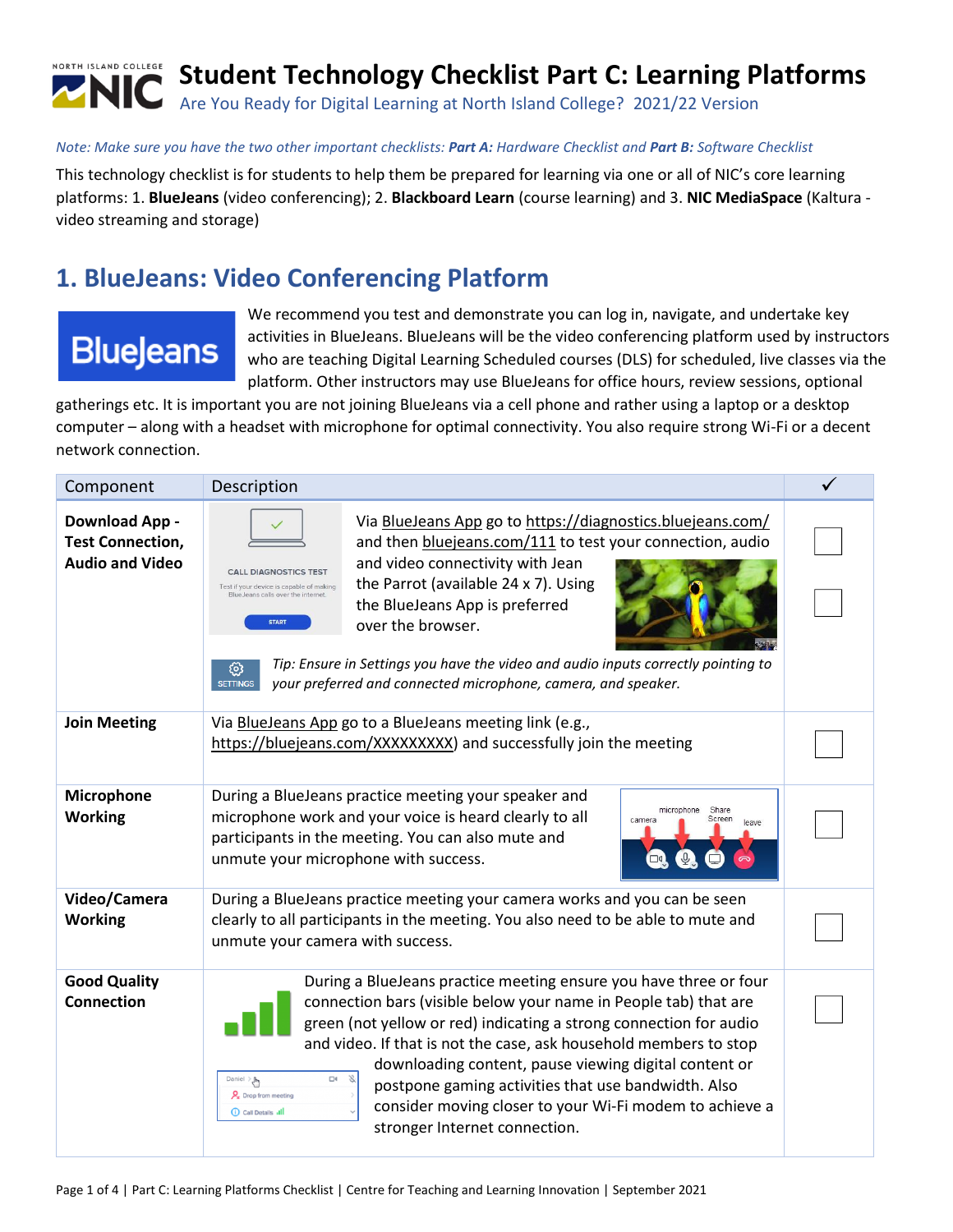| <b>Change Layout of</b>          | <b>Speaker View</b> $-$ (head icon) $-$ shows the active speaker full screen                                                |  |
|----------------------------------|-----------------------------------------------------------------------------------------------------------------------------|--|
| <b>Screen</b>                    |                                                                                                                             |  |
|                                  | <b>People View</b> $-$ (head $+$ small squares) $-$                                                                         |  |
|                                  | active speaker on top and thumbnails of<br>Ħ                                                                                |  |
|                                  | recent speakers below                                                                                                       |  |
|                                  | Gallery View (5X5 video tiles) - shows the                                                                                  |  |
|                                  | 25 most recent speakers but can move to                                                                                     |  |
|                                  | next pages each with 25 video tiles                                                                                         |  |
|                                  |                                                                                                                             |  |
| <b>Can Raise Hand</b>            | In People Tab, at bottom click on "Raise Hand"                                                                              |  |
|                                  | button. Also, make sure you can lower hand.<br><b>A</b> RAISE HAND                                                          |  |
|                                  |                                                                                                                             |  |
| <b>Share Screen</b>              | Ensure you can share your screen via both<br>the following ways:<br>Share Screen 1                                          |  |
|                                  |                                                                                                                             |  |
|                                  | $\equiv$ Click here to start sharing this screen<br>1. Via "Share Screen" - by selecting "Click                             |  |
|                                  | here to start sharing this screen" to show all<br>Share Application                                                         |  |
|                                  | Microsoft PowerPoint<br>windows and apps on screen                                                                          |  |
|                                  | Microsoft Word<br>Document14 - Word                                                                                         |  |
|                                  | 2. Via "Share Application" by selecting a<br>Document15 - Word                                                              |  |
|                                  | specific open application (e.g., PowerPoint)<br>Google Chrome                                                               |  |
|                                  | and only able to share just that application or                                                                             |  |
|                                  | file                                                                                                                        |  |
| Post in Chat to                  | Able to post a professional note in the chat for "Everyone" to see and can                                                  |  |
| <b>Everyone</b>                  | download the chat via the three dots on bottom right corner ""                                                              |  |
|                                  |                                                                                                                             |  |
| <b>Send Direct</b>               | Able to send a "Direct Message" in chat to a specific                                                                       |  |
| <b>Message in Chat</b>           | ≤<br>Ш<br>છે<br>person and that person replies with a message.<br>PEOPLE<br>CHAT<br><b>APPS</b><br><b>SETTINGS</b>          |  |
|                                  | Shown by a red dot in "Direct Messages" tab.<br><b>EVERYONE</b><br><b>DIRECT MESSAGES</b>                                   |  |
|                                  |                                                                                                                             |  |
| Able to Move to                  | When breakout rooms are created by the meeting host/moderator, able to click                                                |  |
| <b>Breakout Room</b><br>and Back | on the screen message and successfully go to the breakout room.                                                             |  |
|                                  | When breakout room time is over you can successful return on your own (by                                                   |  |
|                                  | leaving the meeting through "leave meeting" icon) or waiting for                                                            |  |
|                                  | host/moderator to close breakout rooms. You return to the main meeting                                                      |  |
|                                  | without dropping connection.                                                                                                |  |
| <b>Preferences</b>               | Preferences<br>$\times$                                                                                                     |  |
|                                  | Able to change preferences (hamburger icon<br><b>Background Blur</b><br>at top left) with General, Calendar, Devices<br>OFF |  |
|                                  | General<br>(Background blur or virtual backgrounds may increase CPU usage<br>and Virtual Background sections.<br>Calendar   |  |
|                                  | <b>Devices</b>                                                                                                              |  |
|                                  | <b>Virtual Background</b><br>Note: blurring background or using virtual                                                     |  |
|                                  | backgrounds takes up more bandwidth and                                                                                     |  |
|                                  | can affect quality of meeting/call but does<br>nly you see a mirrored view. Your video will look normal to other            |  |
|                                  | Choose a virtual background image:<br>provide privacy features for attending with                                           |  |
|                                  | camera on                                                                                                                   |  |
|                                  |                                                                                                                             |  |
|                                  |                                                                                                                             |  |
|                                  |                                                                                                                             |  |
|                                  |                                                                                                                             |  |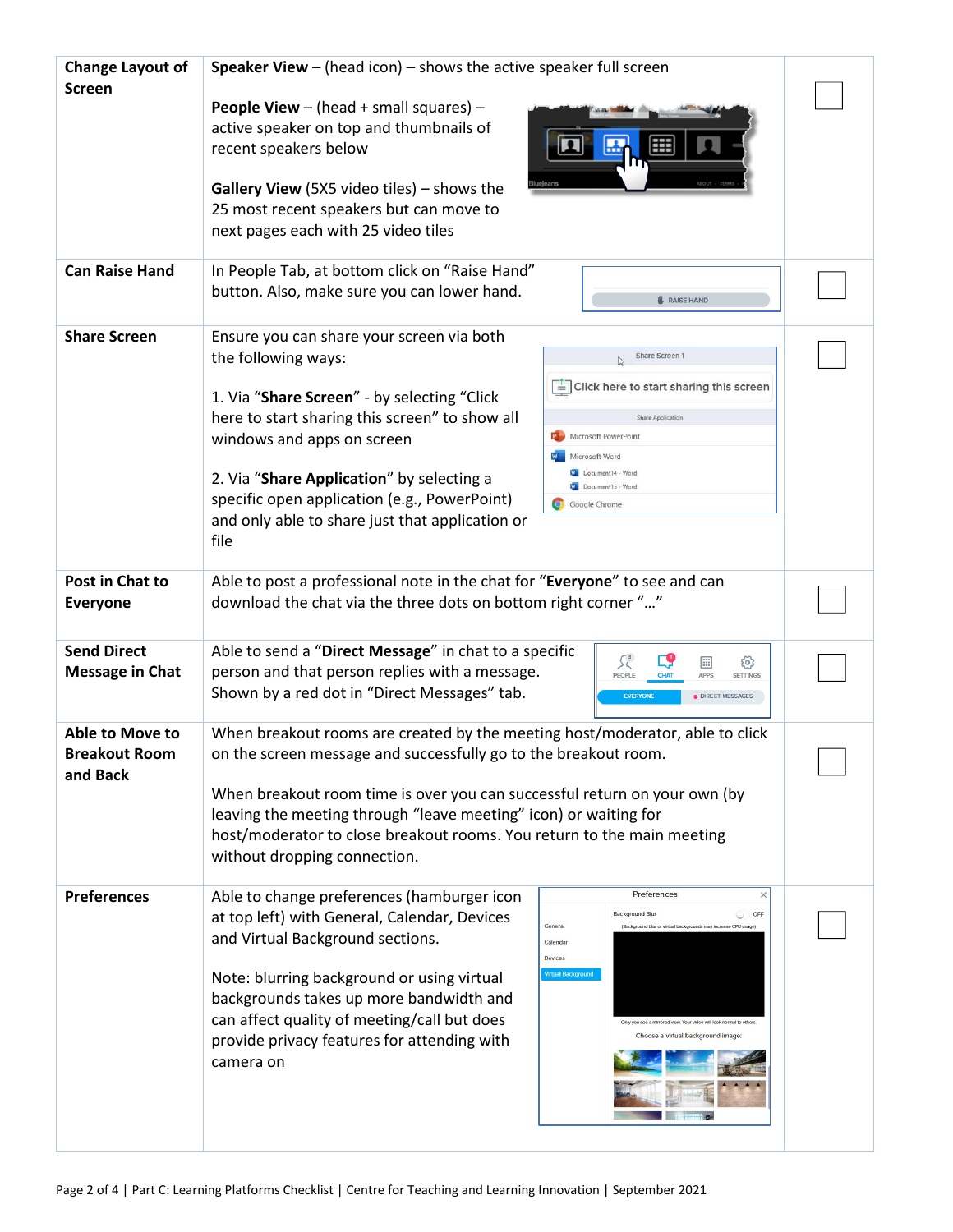# **2. Blackboard Learn: Course Learning Platform**



We recommend you test and demonstrate you can log in, navigate, and undertake key activities in Blackboard Learn. This is the platform where you will see course content, possibly upload assignments, take quizzes, communicate with your classmates and instructor along with the ability to see your grades.

| Component                                                                           | Description                                                                                                                                                                                                                                                                                                                                                                                                                                                                                                                                                                                                                                                                      |  |
|-------------------------------------------------------------------------------------|----------------------------------------------------------------------------------------------------------------------------------------------------------------------------------------------------------------------------------------------------------------------------------------------------------------------------------------------------------------------------------------------------------------------------------------------------------------------------------------------------------------------------------------------------------------------------------------------------------------------------------------------------------------------------------|--|
| <b>Access</b>                                                                       | Make sure you can access Blackboard Learn via two ways:<br>https://mynic.nic.bc.ca/ - within MyNIC environment, can locate courses<br>1.<br>https://learn.nic.bc.ca/ - direct link to platform<br>2.<br>https://www.nic.bc.ca/ - link off main page of NIC website (under Quick Links)<br>3.                                                                                                                                                                                                                                                                                                                                                                                     |  |
| Successful Log in                                                                   | Successfully log in to Blackboard Learn with your NIC credentials and password                                                                                                                                                                                                                                                                                                                                                                                                                                                                                                                                                                                                   |  |
| <b>Find Course</b>                                                                  | From "My Courses" on "My Institution" page or from "Courses" page under<br>Course List or Courses: Quick View- find a course and enter it                                                                                                                                                                                                                                                                                                                                                                                                                                                                                                                                        |  |
| <b>Find and access</b><br><b>Student Training</b><br><b>Course</b>                  | Under Student Resources Tab, find<br>MNIC<br>"Student Training Course" and Enrol<br>in the course by $+$ Enrol<br>Start Her<br>Error<br>Either you are not logged in or you do not have the appropriate privileges to<br>For reference, the Error ID is 442492ab-60e9-4af2-958d-bb4aa804c3e<br>utust 5, 2020 6:15:02 AM PD<br>+ Enroll                                                                                                                                                                                                                                                                                                                                           |  |
| <b>Successfully</b><br>complete tasks<br>found in Student<br><b>Training Course</b> | 1. Read pages called "About: Course Menu" and "About Content" on left menu<br>2. Read "How to: Discussion Forums" on left menu and then post a practice post<br>in Discussion<br>3. Read "How to: Assignments" on left menu and then practice uploading an<br>assignment. Read "About: My Grades".<br>4. Read "How To: Calendar" and practice with the calendar.<br>5. Read "About: Course Communications".<br>6. Read "How to: Wikis, Blogs, and Journals" and practice posting in a wiki.<br>7. Read "About: Kaltura Media".<br>8. Read "How To: Tests" and then take the Practice: Test (found on left menu<br>item "Practice Test") based on all you have learned from #1-7. |  |
| <b>Blackboard Learn</b><br><b>Resources for</b><br><b>Students</b>                  | Access the YouTube playlist and learn a bit more about Blackboard Learn<br>https://www.youtube.com/playlist?list=PLontYaReEU1seUE3ACG3sEc3zR7Br7URU and<br>Access the Blackboard Learn website for "Help for College or University<br>Students" https://help.blackboard.com/Filter/Student/College or University                                                                                                                                                                                                                                                                                                                                                                 |  |